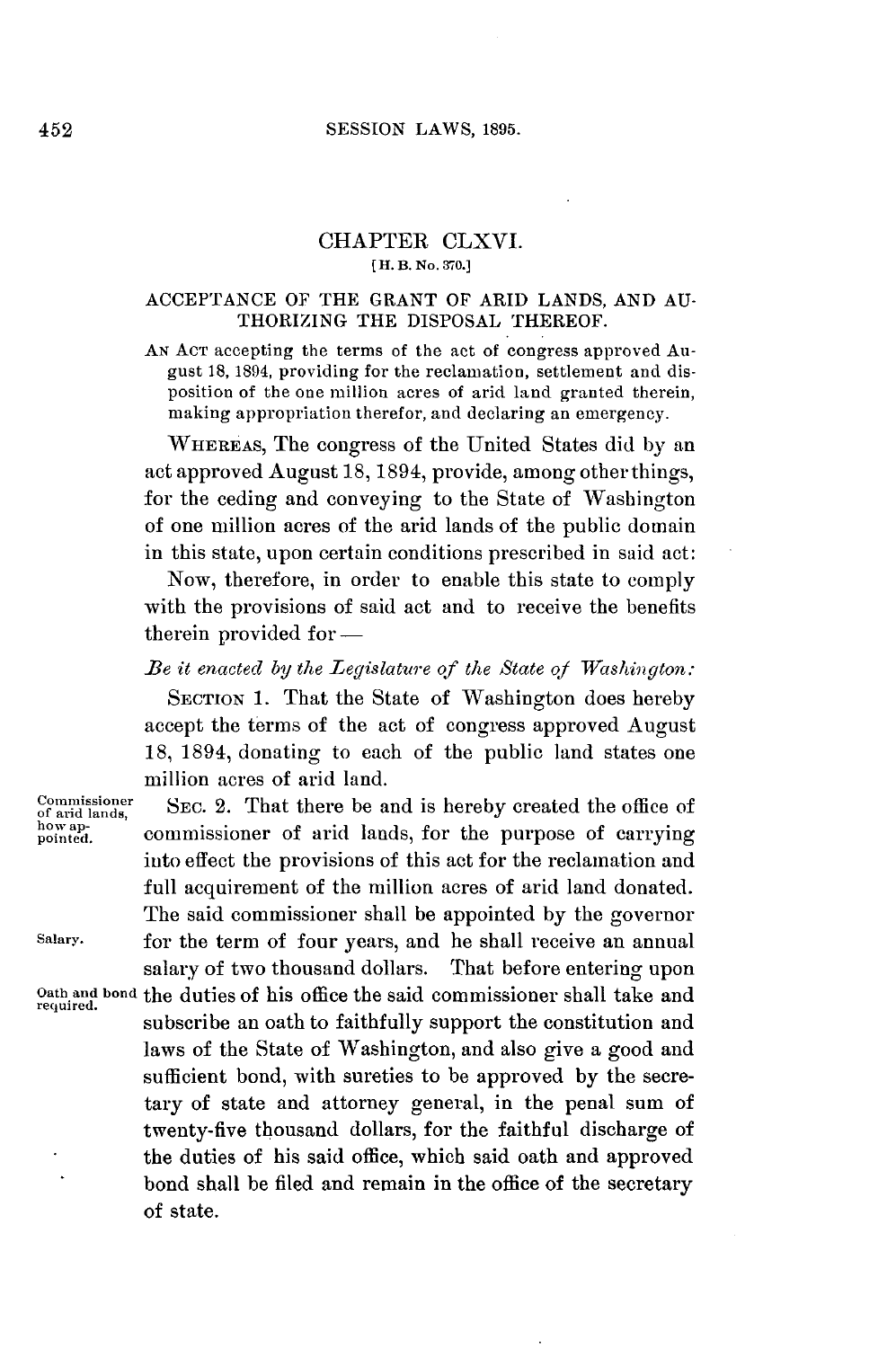SEC. 3. It shall be the duty of the commissioner of arid *commissioner*, lands to examine, or cause to be examined, such of the arid lands within this state belonging to the public domain that can, with an expense not incommensurate with their value when reclaimed from their aridity, be irrigated, and shall collect data and information concerning the nature of the soil, location and adaptability to cultivation of such lands, and concerning the streams and water that may be used for irrigating the same, and the precipitation each year in the mountains draining into such streams as can be used in irrigating said lands, for the purpose of predicting the probable flow of water in such streams. He shall make, or cause to be made, careful measurements and estimates of the flow of water in all such streams. He shall prepare maps of such arid lands as can be thus irrigated, and plans showing the proposed modes of irrigation, showing the source and quantity of water proposed to be used, and the size and proposed location of the ditches, canals, flumes, pipe lines or reservoirs to be used for conveying or collecting the water upon the lands proposed to be irrigated, and the elevation thereof above said lands; and shall, as construction proceeds of any dams, ditches, canals, flumes, reservoirs, pumping works, or any other works for the purpose of irrigation under the provisions of this act, examine and see that all such construction work is done in a substantial manner and in accordance with the approved plans thereof. He shall have power to employ an engineer and Authorized such other assistants and employés to assist him in the dis-assistants. charge of the duties herein prescribed as may be necessary, and shall verify, as herein provided, all claims and applications of any of such assistants or employés for their compensation for the services performed **by** them, and be is further empowered to contract for the **Emoowered to** construction of ditches or canals, the building of dams and reservoirs, the irrigation, reclamation, settlement and sale of said arid lands, and to do and perform any and all things whatsoever necessary to be done in carrying into effect the objects of this act: *Provided,* That **Same to be approved by** no contract or sale made **by** the said commissioner **gvernor and attorney** of arid lands shall be in force and effect until the **general.**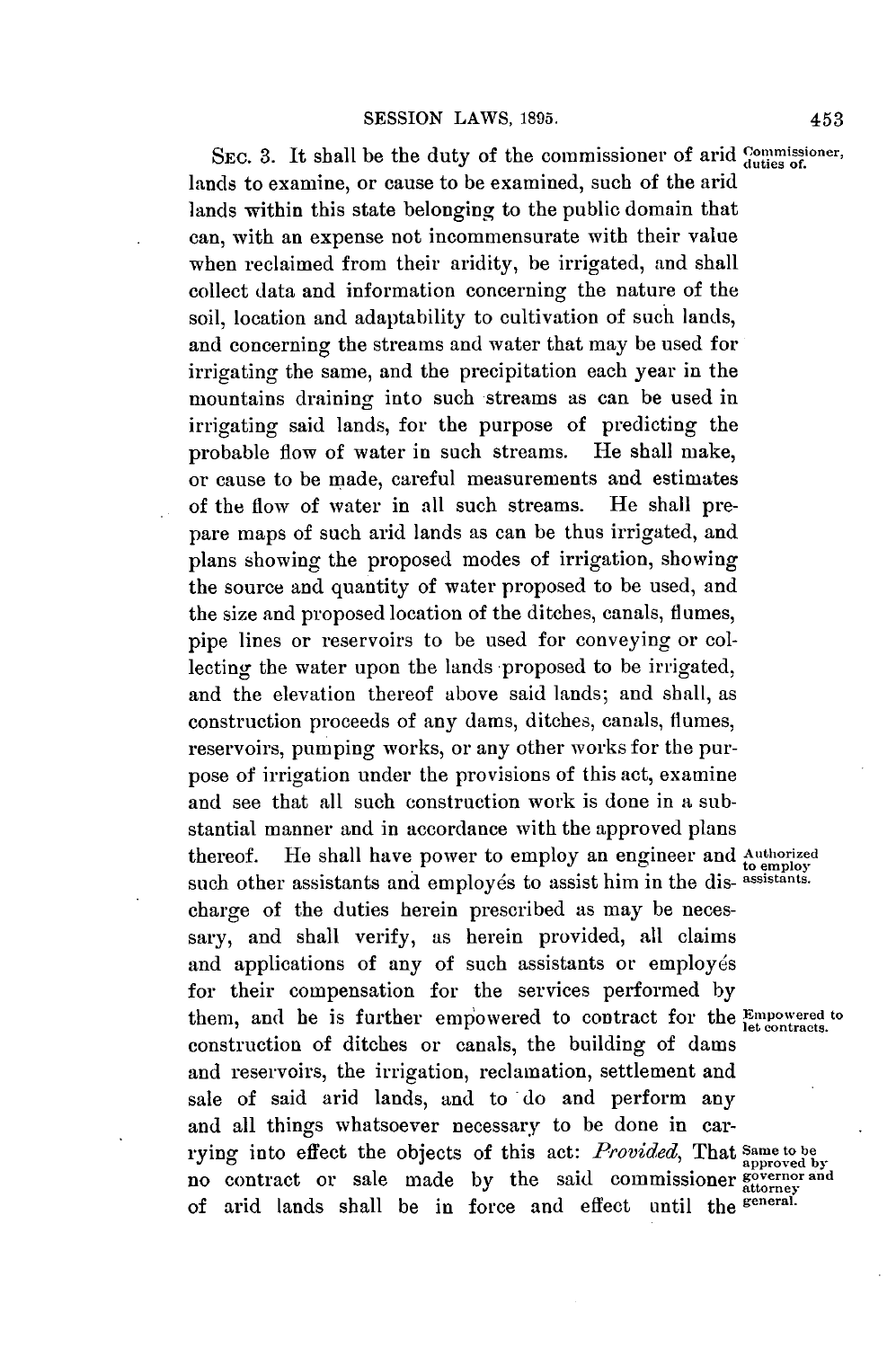same shall be approved **by** the governor and attorney general. He shall prepare and render to the governor, at the time when other state officers' reports are required to be made, a full and true report of his work regarding all matters and duties devolving upon him **by** virtue of his office, which report shall contain **a** detailed and itemized statement of all expenses incurred in and arising out of his official duties and those of his assistants and employés, as well in and about his office as in the field.

Maps to be **SEC. 4.** As soon as a map or maps of any of such arid filed with the plane showing the sequence of any state of  $\frac{1}{2}$ filed with<br>secretary of **lands** proposed to be irrigated, with the plans showing the<br>the interior. mode of contemplated irrigation thereof, are completed, he shall from time to time file duplicates of such maps and plans with the secretary of the interior of the United States, and shall, on behalf of the state, make application to the said secretary of the interior in accordance with section four of said act of congress, approved August **18,** 1894, and shall take all the necessary steps on behalf of the state to secure a contract binding the United States to donate, grant and patent to this state, or its assigns, the said arid land, and to secure to this state all the benefits and advantages accruing to it under the provisions of the said act.

Contractor to SEC. 5. That any contract made by the said commissioner of arid lands for the irrigation, reclamation and settlement thereof, shall be with some person or persons, corporation or corporations, who shall give bonds to the State of Washington in such sum as may be designated **by** the said commissioner, which shall not be less than fifty per cent. of the contract price, for the faithful performance thereof, and that all bids for said contracts shall be publicly opened and considered **by** the said commissioner of arid lands; and any person or persons, corporation or corporations, making bids which shall be accepted, shall be required to furnish a sufficient amount of water for the reclamation and irrigation of the lands lying under their canals, not less than one cubic foot of water per second of time to each **160** acres, and in ratio to each subdivision thereof, and the said lands shall be sold with a permanent water right, at a price not less than five dollars per acre, nor to exceed fifty dollars per acre, with an annual main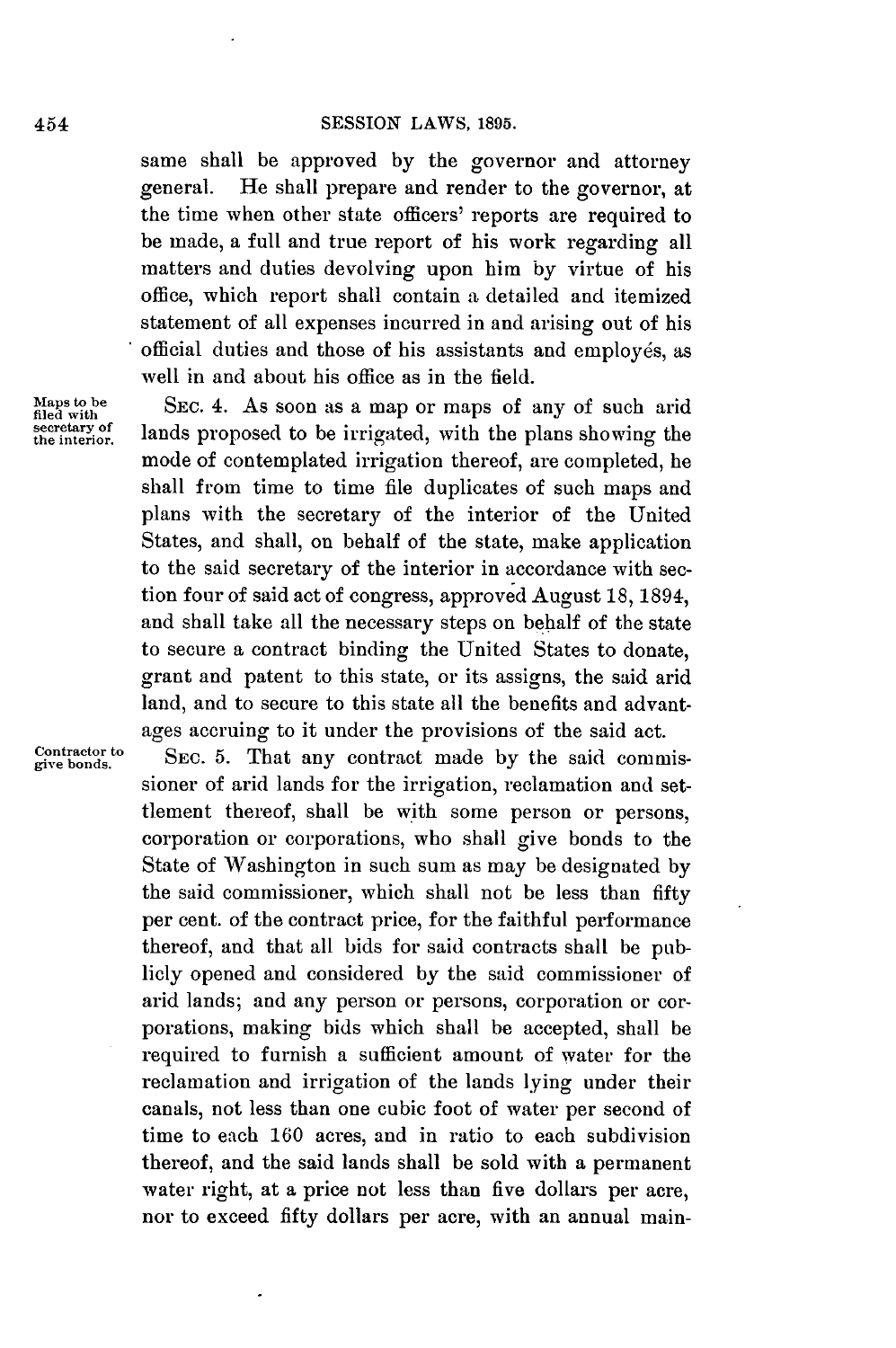tenance fee not to exceed one dollar and fifty cents per acre. The person or persons, corporation or corporations, whose bid shall be accepted, or their successors or assigns, shall own and must maintain all canals, flumes, dams and appurtenances for a term of at least fifteen years from the date of acceptance of the completed works, and thereafter the same shall revert to the land owners having the right to use water therefrom. That the successful bidder shall pay to the state for the privileges enjoyed in reclaiming and selling said lands, the price of seventy-five cents per acre, which sum shall be used to defray the expenses of the state in reclaiming the lands acquired under the acts of congress as aforesaid, and for reimbursing the state for the preliminary outlay in making surveys and selections of land necessary for the segregation of the same from the public domain, as provided for **by** the act of congress aforesaid.

SEC. 6. All titles to land sold by the said commissioner *State* to give shall be given **by** the state, patent to be issued, signed **by** the governor, attested **by** the secretary of state, with seal of the state attached, upon proof **by** the settler that the terms of said act of congress have been fully complied with, said proof to **be** certified **by** the commissioner of arid lands, according to the requirements of the regulations of the department of the interior.

SEC. **7. All** moneys that may be received **by** the state **Irrigation** from the sale and conveyance of such lands shall be kept in a separate fund, to be called the "irrigation fund," **by** the said treasurer, and shall never be used for any purpose except to reimburse the state for expenses incurred in reclaiming said arid lands, and for the purpose of reclaiming other desert lands in this state.

**SEC. 8.** That there is hereby appropriated out **of** any **Appropriation.** moneys in the state treasury not otherwise appropriated, the sum of sixteen thousand dollars for the purpose of carrying out the provisions of this act for the ensuing two fiscal years, and that upon the presentation of vouchers certified to **by** said commissioner of arid lands, the state auditor shall audit the same and draw his warrant for the proper